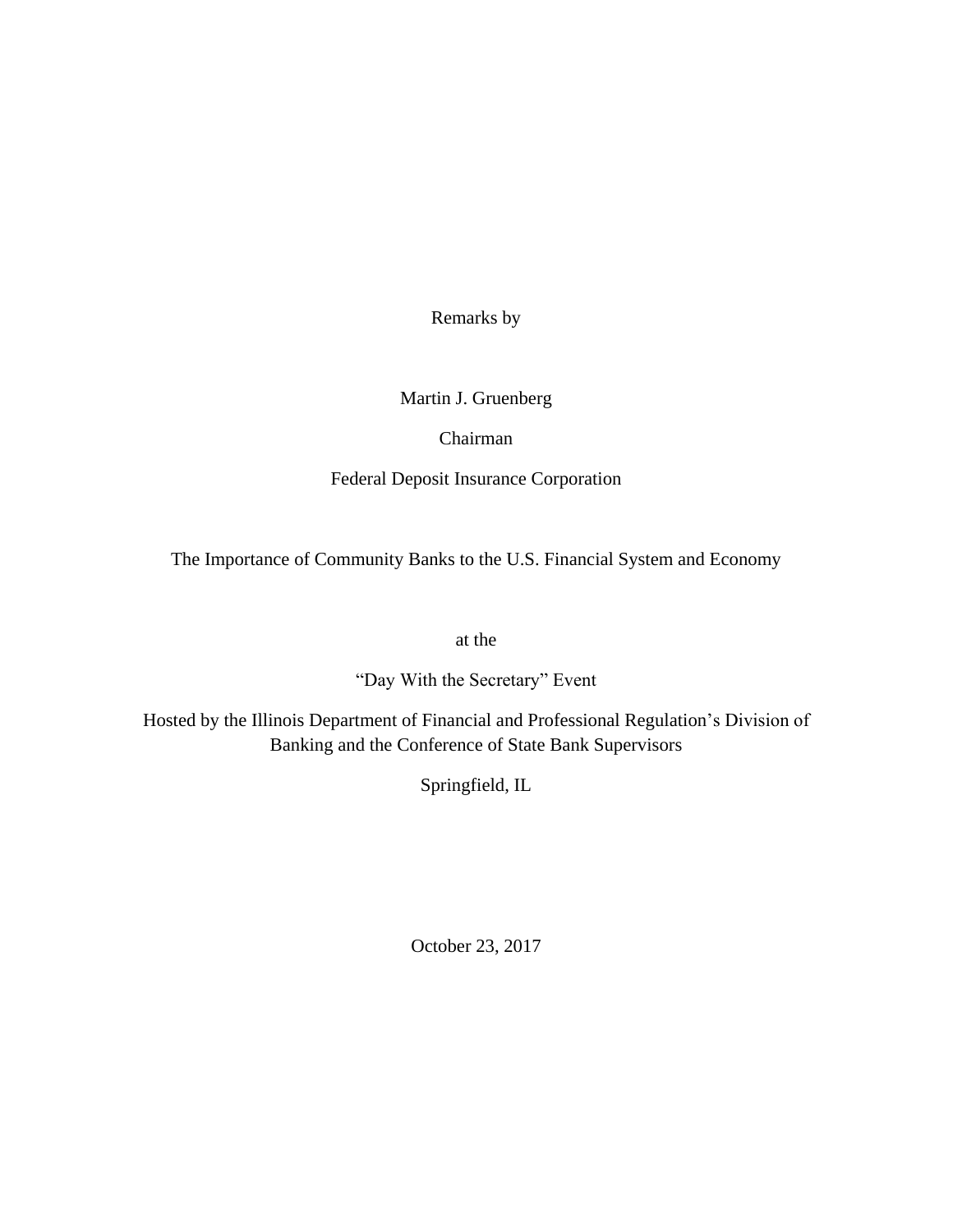#### **Introduction**

Good afternoon, and thank you for the invitation to speak to you today. I would like to thank Secretary Schneider and the Conference of State Bank Supervisors for hosting this annual event.

As you may know, the FDIC is the lead federal supervisor for the majority of community banks in the United States. Since I was sworn in as Chairman in 2012, we have placed a high priority on understanding and supporting the community banking sector.

We kicked off a research program in 2012 that began with the publication of a comprehensive study of community banks –the first of its kind.

Our researchers subsequently explored a wide range of community bank topics, including core profitability, consolidation, ownership structure, branch banking, rural depopulation, and Minority Depository Institutions. We shared our findings with the industry and the public through our research publications, two community banking conferences, and our Advisory Committee on Community Banking.

In 2014, we added a stand-alone section of our *Quarterly Banking Profile* to provide current financial results just for community banks, which might otherwise be obscured by the results of much larger institutions.

Through our Advisory Committee on Community Banking, the FDIC Board receives regular input from bankers. And we have worked diligently to address the concerns they raise, provide technical assistance, and tailor our supervisory approach to the size and complexity of each institution.

Today, I would like to summarize some of the most important results of our community banking initiative.

I'll also discuss the historic origins of U.S. community banks, their unique niche in our financial system, the impact of three decades of industry consolidation, their strong performance in the post-crisis environment, their key challenges, and the outlook for the future.

### **What is a Community Bank?**

In our 2012 study, FDIC researchers developed a definition for "community bank" that is not strictly based on asset size.<sup>1</sup> Our definition relies on three key, common-sense characteristics of a community bank: careful relationship lending, stable core deposits, and a local geographic area of business that the bank understands well.

At the end of 2016, 92 percent of FDIC-insured institutions met this definition.

l <sup>1</sup> *FDIC Community Banking Study*, December 2012, [https://www.fdic.gov/regulations/resources/cbi/study.html.](https://www.fdic.gov/regulations/resources/cbi/study.html)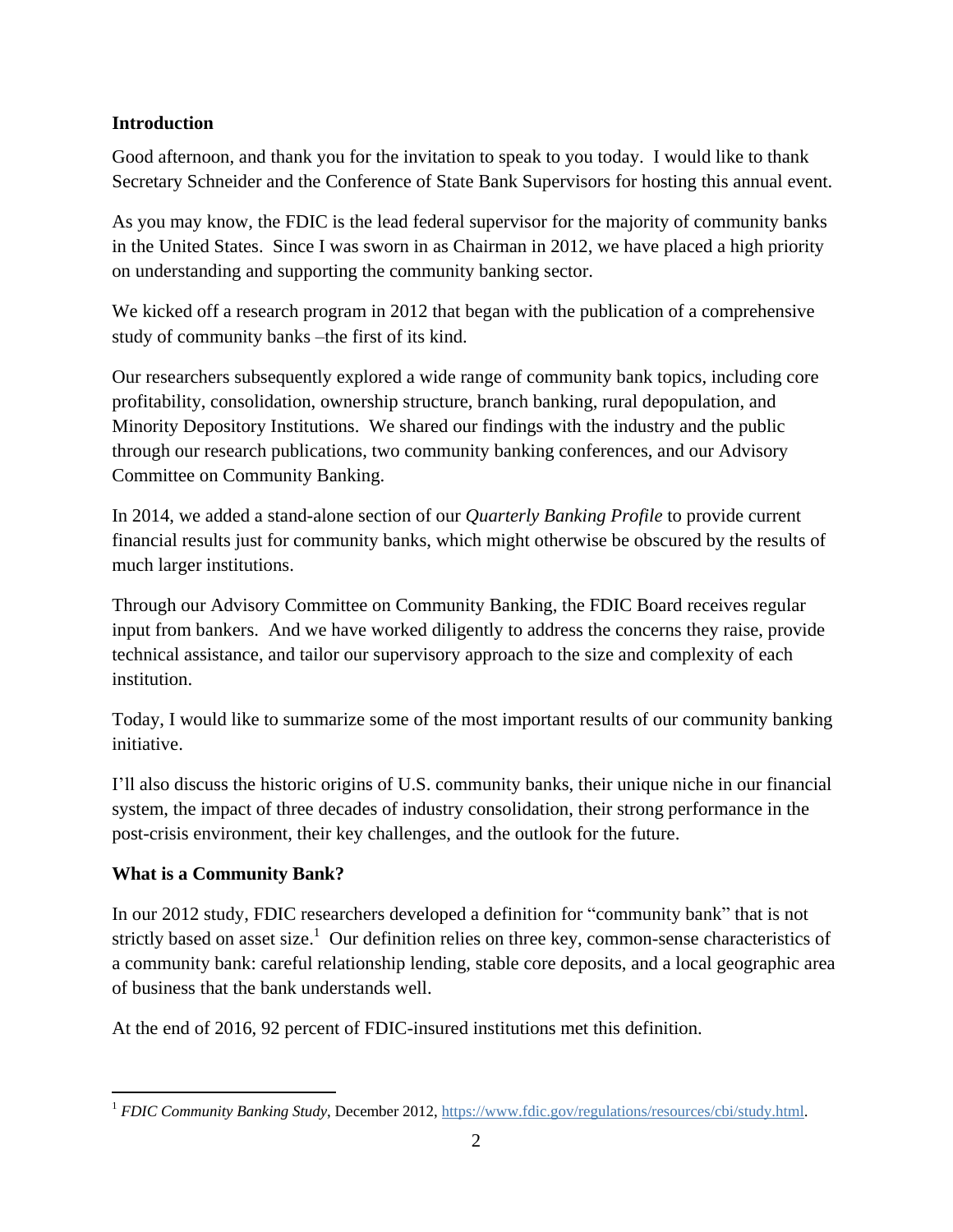Community banks have always carried out the banking core functions: gathering core deposits and making loans to individuals and small businesses. But unlike larger noncommunity banks, community banks have the local focus to give the detailed attention critical to the small business sector.

This is particularly evident here in Illinois. Illinois is home to 432 community banks, which represent 94 percent of all institutions chartered in the state. These banks play a key role in financing the Illinois agricultural industry and other segments of the small business sector that generate jobs for the state.

### **Why Are Community Banks So Important in the U.S. Financial System and Economy?**

The U.S. economy has long been characterized by a high degree of entrepreneurial activity. The origins of our banking industry are closely connected to this history.

In the early days of our country, the U.S. banking industry was based exclusively on statechartered institutions. Even after the introduction of national banks in the 1860s, the scale of financial institutions was for the most part limited by legislative restrictions on branching and on the crossing of state boundaries. The small scale and limited geographic reach of the typical 19th century American bank was well-suited to serving small businesses and small communities across the growing nation.

Eventually, investment banks and money center banks began to play a larger role in corporate cash management and in undertaking international banking transactions. But despite the many changes that have taken place over the past 150 years, traditional community banks remain vitally important to our financial system and our economy.

Community banks specialize in serving small businesses, which still account for the majority of new jobs. Small business lending is an essential part of community bank portfolios, particularly at the smallest banks.

Community banks hold 43 percent of all small loans to businesses and farms in the United States – more than three times their 13 percent share of industry assets. And they serve markets that tend to be neglected by larger noncommunity banks.

As of 2014, community banks held more than three-quarters of total deposits in 1,244 counties, or about 40 percent of all U.S. counties. In around half of those counties, the *only* FDIC-insured institutions operating a physical office are community banks.

#### **30 Years of Consolidation in U.S. Banking**

With the introduction of the national charter, and with continued growth in state-chartered banks, the number of U.S. financial institutions rose rapidly during the second half of the  $19<sup>th</sup>$  century.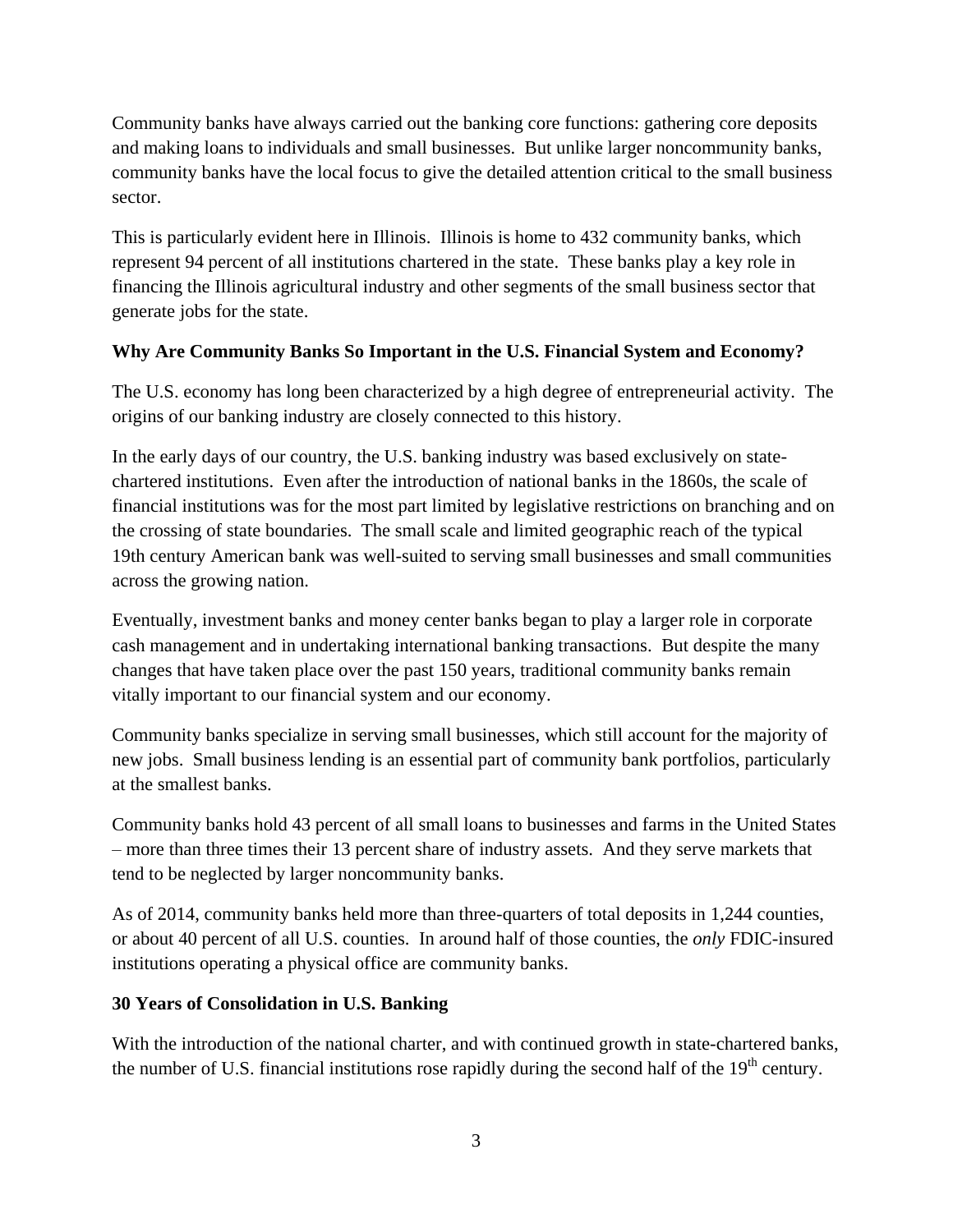The total number of U.S. banks rose from approximately 1,500 in 1860 to more than 10,000 in 1900 and more than 30,000 at their peak in the early 1920s.

The thrift industry followed a similar trajectory, with the number of building and loan associations rising rapidly after the Civil War to approximately 5,500 in 1900 and peaking at almost 12,000 in the early 1920s.

Even today, more than half of the community banks in operation were originally established between 1880 and 1929. The median age of community banks is 94 years, compared to 39 years for noncommunity banks.

But since the early 1920s, the banking and thrift industries have undergone two major waves of consolidation.

The first phase of this consolidation took place among smaller commercial banks, many of which operated in rural areas. Nearly 6,000 banks failed or temporarily suspended operations in the 1920s, before the Great Depression. But the Depression would lead to another 9,000 failures and suspensions between 1930 and 1933 alone, just prior to the introduction of federal deposit insurance.

Overall, between 1920 and 1945, the number of banks and thrifts declined by about half.

The number of banks and thrifts remained relatively constant during the next 40 years, with more than 18,000 charters in operation as late as 1985. Since then, the banking industry has experienced another sustained consolidation that has reduced the number of federally insured depository institutions by two-thirds to 5,787.

Almost all of this net consolidation can be accounted for by a decline in the number of very small institutions, those with assets less than \$100 million.

Does this mean that the smallest banks have been the *least* successful group since 1985? It does not. The fact is these smallest banks have been more resilient than any other asset-size group.

Banks that in 1985 had less than \$100 million were *more likely* to survive through to 2016 than any other asset-size group. Two-thirds of surviving community banks thrived and moved to a larger asset-size group. In fact, the median asset size of community banks has more than quadrupled since 1985, from \$40 million to more than \$170 million.

Over the past decade, consolidation has reduced the number of community banks by 31 percent. But many of these banks were acquired by other community banks. This was the case for more than two-thirds of all community banks that merged or failed between 2007 and 2016, and 87 percent of community banks with assets less than \$100 million.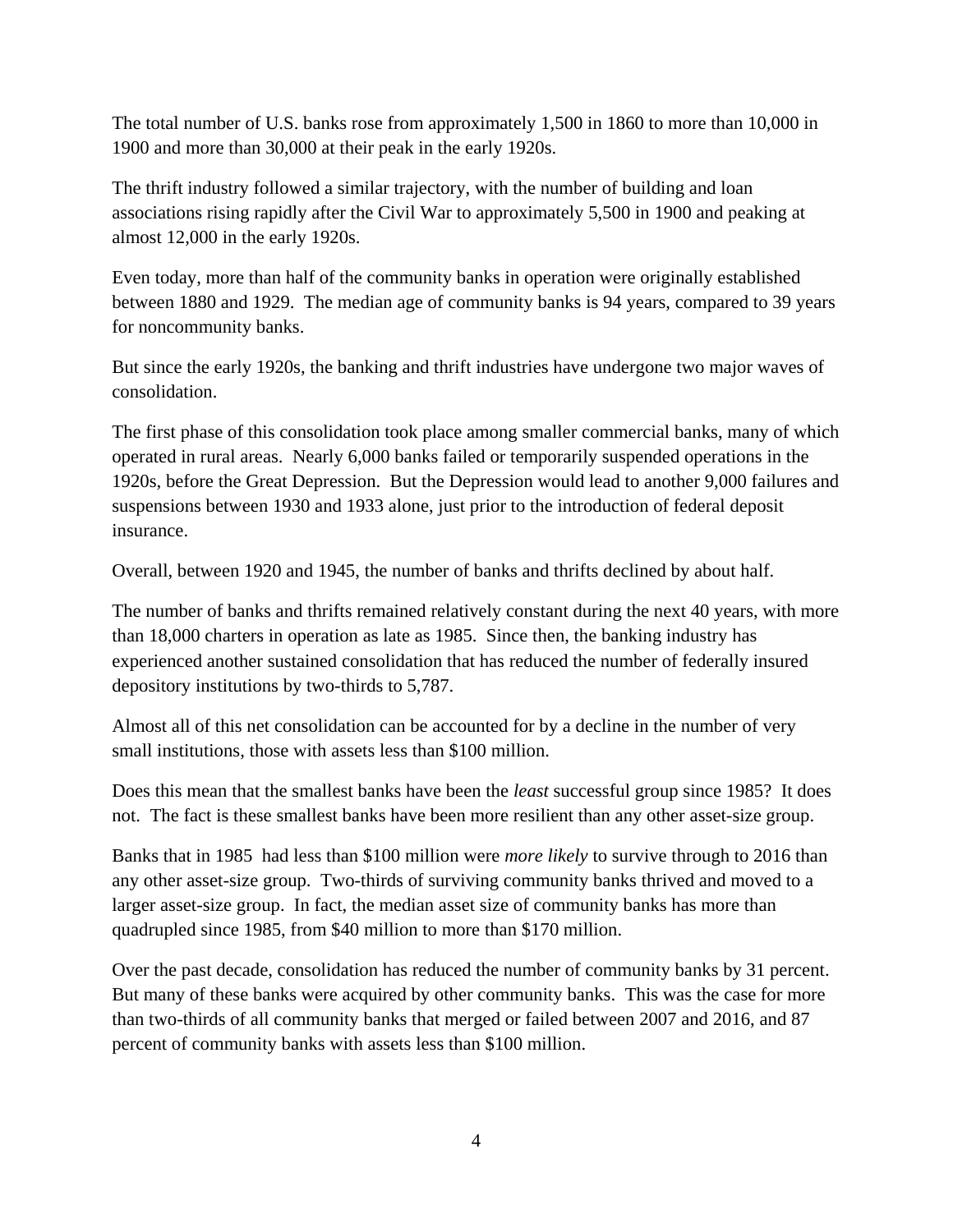In other words, community bank consolidation has largely occurred within the community bank sector, arguably resulting in a smaller – but more sustainable – community bank sector over the long term.

#### **Factors Driving Industry Consolidation**

The degree of consolidation over the past 30 years has led to questions about why this is happening and what it portends for the future of community banking.

One major factor driving consolidation has been a volatile financial environment that resulted in two major financial crises that in turn triggered two waves of bank and thrift failures since the early 1980s. More than 2,700 institutions have failed since 1985, a dramatic increase from the annual rate of failure for the period between 1945 and 1980.

Another major factor driving consolidation since the mid-1980s has been the removal of constraints on intrastate and interstate branching and banking. State and federal prohibitions on branch banking and interstate banking were largely dismantled in the 1980s and early 1990s, facilitating the consolidation of existing charters within and across bank holding companies.

About 14,000 banks and thrifts have closed through voluntary mergers, liquidations, and intracompany consolidations since 1985. Almost 2,000 of these charters eventually ended up as part of the four largest U.S. banking organizations, whose share of industry assets has grown from 11 percent in 1985 to 42 percent in 2016.

During this same period, growth in non-bank competitors may have also helped to drive consolidation in banking.

The banking industry's share of total financial sector liabilities has fallen by more than half since 1980, from 40 percent to just 18 percent. This market share was largely assumed by marketbased financial intermediaries, including money market mutual funds, finance companies, and asset-backed issuers. Yet each of these non-bank competitors has declined in relative terms since the financial crisis while banks' share has stabilized.

New technologies also continue to spawn potential competitors to traditional banks.

In the 1990s, there was much talk about how credit scoring would render relationship banking obsolete. But while automated underwriting has made inroads in certain standardized products, such as business credit cards, their share of total small business credit remains small.

More recently, there is interest in mobile and online lending vehicles.

While there is appeal to the convenience and low cost of mobile and online lending in certain situations, community banks are also investing in new technologies to complement their traditional relationship-based lending with these services that their customers are becoming accustomed to using.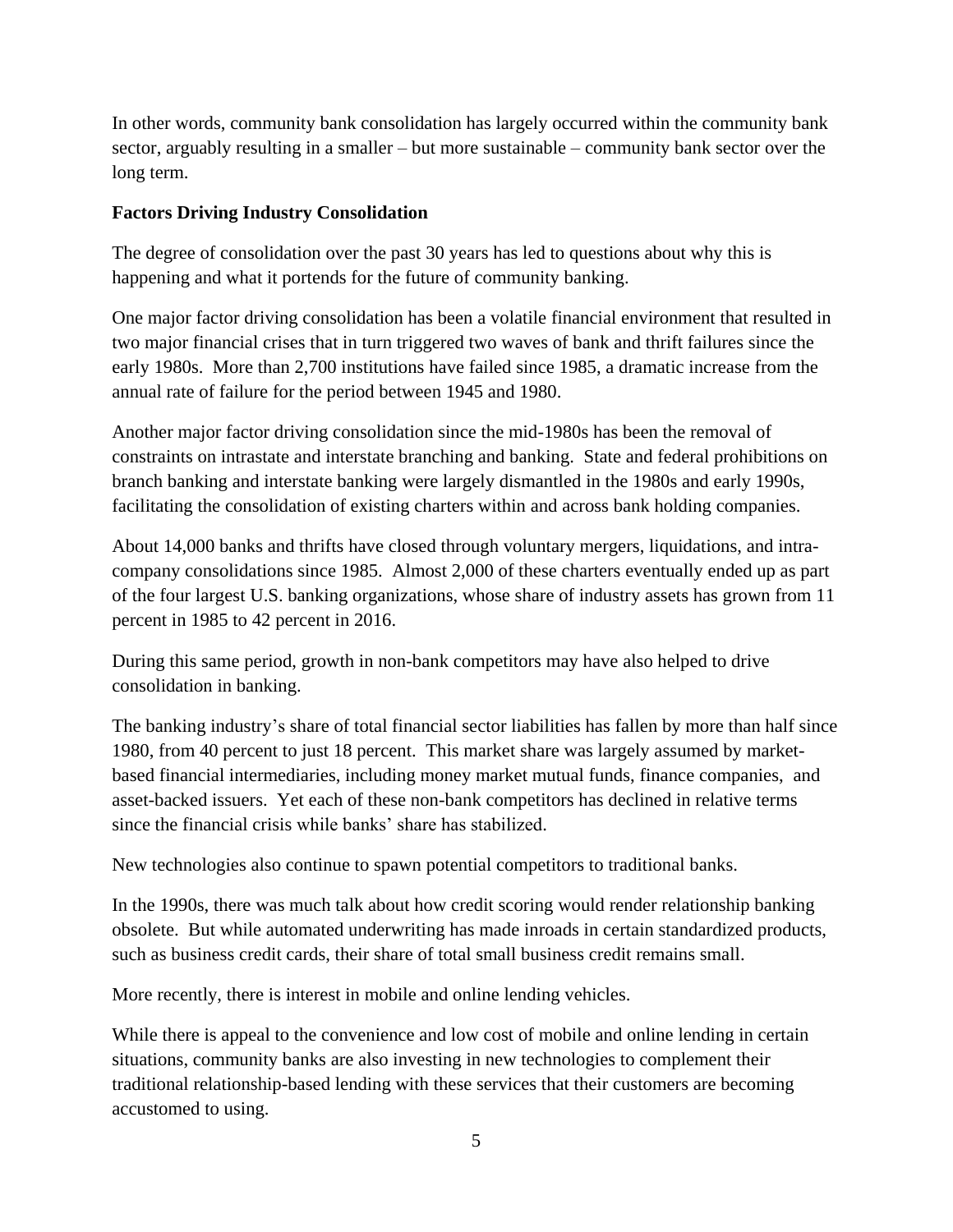Amid all of the institutional and technological changes we have seen during the past 30 years, community banks remain the single-most important source of credit for small businesses and of banking services in general to non-metro areas.

Despite the rise of new competitors and the long-term consolidation in banking, no single competitor has emerged that can replicate or replace the mix of services that community banks provide.

#### **Community Bank Performance in the Post-Crisis Period**

As part of our community bank research, we have been able to measure the overall progress community banks have made during the post-crisis period in terms of credit quality, loan growth, income growth, and profitability.

Noncurrent loans held by community banks rose sharply in the wake of the crisis, and mergeradjusted loan growth declined for three consecutive years – from 2009 to 2011. However, as credit quality improved, loan growth staged a strong recovery. Total loans and leases held by community banks have grown by more than 8 percent in each of the past three years extending to many segments of the loan portfolio. This growth has exceeded the pace of nominal growth in the U.S. economy.

Post-crisis comparisons between community and noncommunity banks are instructive. While community banks lost half of their share of industry loans in the 20 years leading up to the crisis, their share has remained unchanged, on net, in the nine and a half years since the onset of the crisis.

In each of the past four years, community bank loans have grown faster than loans held at noncommunity banks in: 1- to 4-family mortgages, commercial real estate loans, and commercial and industrial loans. In each of the past *three* years, annual growth in community bank net income has equaled or exceeded growth at noncommunity banks.

While community bank profitability, as measured by pre-tax return on assets, has recovered to its highest levels since the onset of the crisis, it remains somewhat short of the highs posted in the pre-crisis years.

The data are very clear on the reasons for this shortfall in overall community bank profitability. It is clearly *not* attributable to a surge in noninterest expenses or a drop-off in noninterest income. Instead, it is entirely attributable to the compression of net interest margins that has occurred after nearly nine years of historically low short-term interest rates.

Net interest income is the foundation of community bank profitability. It has traditionally accounted for around 80 percent of net operating income for community banks, versus two-thirds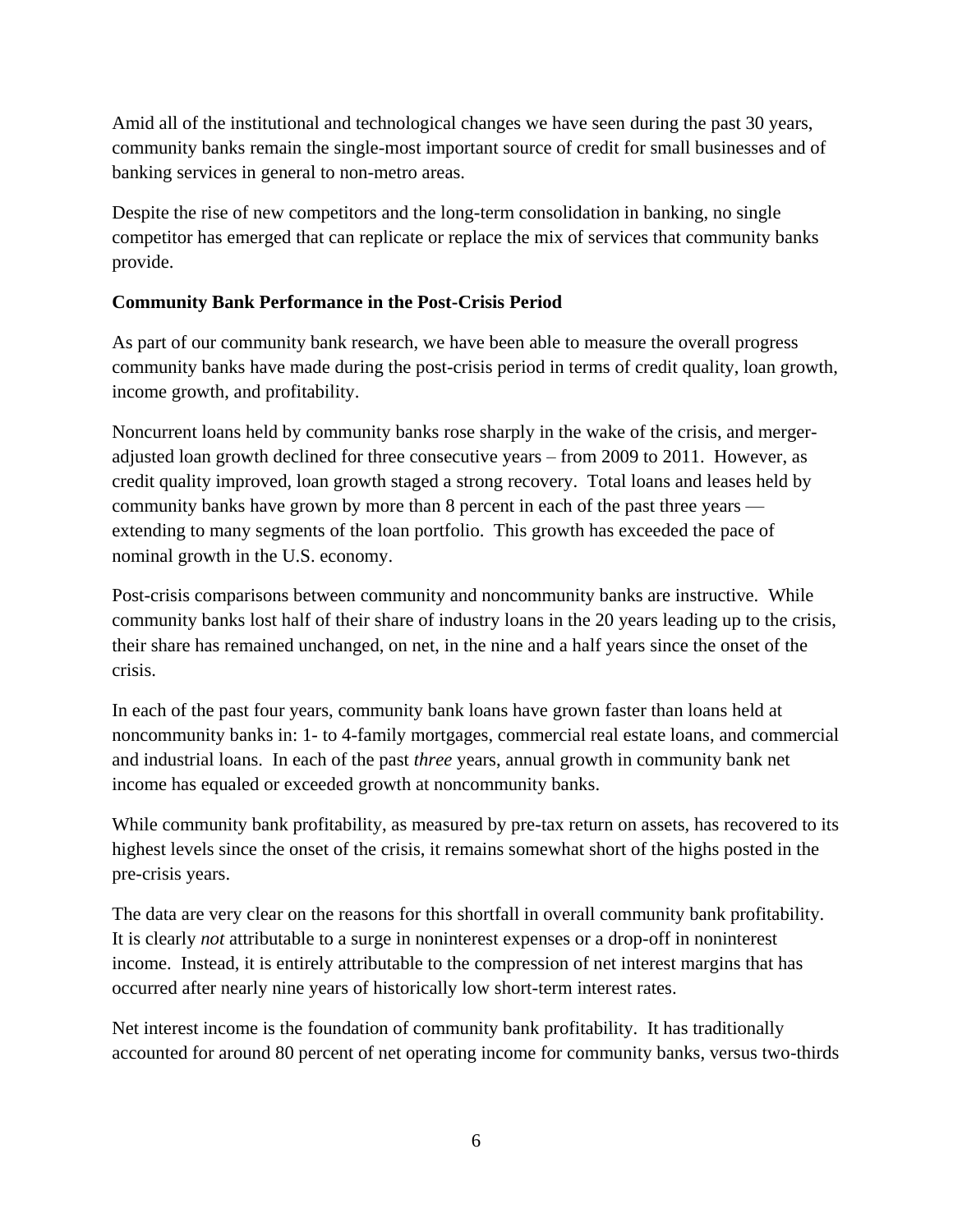at noncommunity banks.<sup>2</sup> But the net interest margin for community banks today is lower than it was prior to the crisis.

This decline in net interest margin has progressed over time as the period of zero or near zero interest rates has persisted. It far exceeds any other factor in holding back a full recovery in community bank profitability in the post-crisis period. No other factor comes close.

Low interest rates and compressed margins have also been identified as the most important factors holding back *de novo* bank activity in recent years. A recent study by economists at the Federal Reserve Board shows that 75 to 80 percent or more of the post-crisis decline in *de novo*, or new, banks can be explained by economic factors alone – including low interest rates.<sup>3</sup>

This observation is corroborated by bank price-to-book ratios, which hovered near 1-to-1 for most of the post-crisis period, before jumping to around 150 percent with the rise in bank share prices that started last fall.

Our expectation is that rising interest rates and higher price-to-book multiples will encourage more applications for deposit insurance for new institutions, while discouraging the acquisition of existing banks as their relative price increases. In fact, during the past year, we have seen increased interest in *de novo* applications. The FDIC has approved eight applications for deposit insurance during that period.

Banking industry consolidation can be expected to continue in the years ahead. But given the influence of low interest rates and slow economic growth on this consolidation, we expect that the pace will slow as economic factors normalize.

### **Challenges to Community Banks Going Forward**

While community banks largely have recovered from the crisis and are exhibiting solid financial performance, there are challenges ahead. Among the more important challenges are:

- The costs of regulatory compliance;
- Responding effectively to changes in information technology; and
- Managing succession planning and recruitment.

### *Compliance*

Smaller banks have relatively fewer resources to devote to regulatory compliance. As the primary federal regulator of the majority of community banks, the FDIC is especially aware of

l <sup>2</sup> *FDIC Community Banking Study* (2012), p. 4-4, [https://www.fdic.gov/regulations/resources/cbi/study.html.](https://www.fdic.gov/regulations/resources/cbi/study.html)

<sup>&</sup>lt;sup>3</sup> Adams, Robert M., and Jacob Gramlich, "Where are All the New Banks? The Regulatory Burden in New Bank Formation," *Review of Industrial Organization*. Vol. 48, No. 2. March 2016, pp. 181-208, [https://link.springer.com/article/10.1007/s11151-015-9499-3.](https://link.springer.com/article/10.1007/s11151-015-9499-3)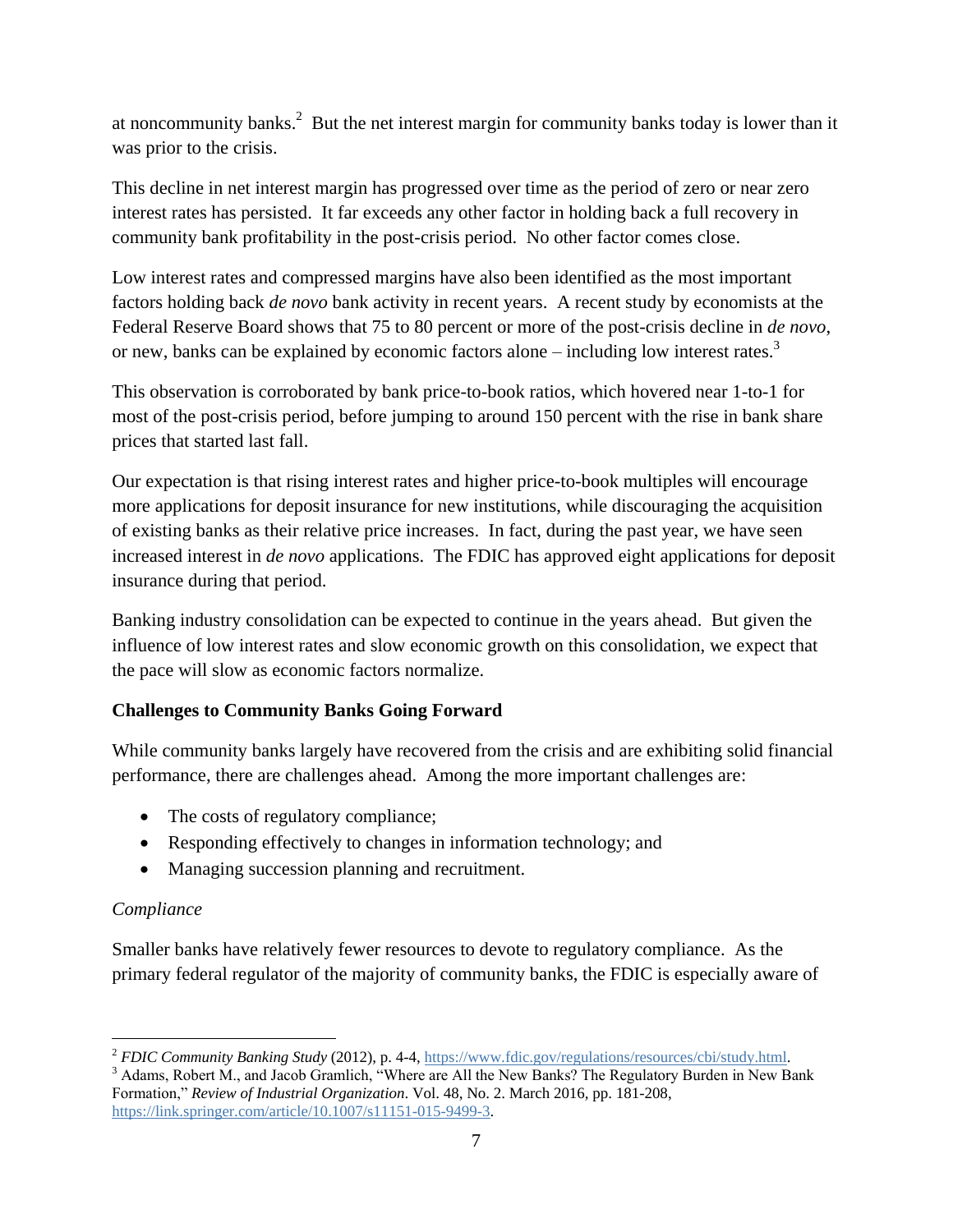the effect regulatory costs have on those institutions, particularly smaller banks and those located in rural communities.

The federal banking agencies are currently following through on burden-reduction commitments we made in our report to Congress earlier this year pursuant to the Economic Growth and Regulatory Paperwork Reduction Act, or EGRPRA. $4$  These commitments are the result of an outreach program that included six public meetings across the country with bankers, as well as our review of written comments received on 12 separate categories of regulation.

Areas of focus in the EGRPRA report included expanding the asset threshold for eligibility for the 18-month examination cycle, reducing the content required in quarterly Call Reports, increasing appraisal thresholds, and simplifying small bank capital rules. We have already taken steps in each of these areas to reduce burden, and we are working to do more.

Effective since February 2016, the safety-and-soundness examination frequency for qualifying banks with assets less than \$1 billion is 18 months. The threshold had previously been \$500 million. Approximately 83 percent of all insured banks qualify for the 18-month cycle.

The FDIC joined with the other agencies in finalizing a new, streamlined Call Report for most institutions with less than \$1 billion in total assets. The new Call Report reduced by about 40 percent the number of data items that must be reported, and we expect that further streamlining will be possible. For example, in June 2017, the agencies proposed further Call Report changes that would remove, raise the reporting threshold for, or reduce the reporting frequency of, approximately 7 percent of the remaining data items in the Call Report for small institutions.

The agencies also have addressed comments regarding the availability of appraisers. We have issued an "Interagency Advisory on the Availability of Appraisers" that clarifies previous guidance and explains options banks have to address temporary appraiser shortages, especially in rural areas.<sup>5</sup> This includes the ability to apply for a waiver of certified and licensed appraiser requirements for areas with a demonstrated shortage of appraisers. The FDIC is committed to gaining a better understanding of issues with appraisal availability and is currently participating in meetings with state banking commissioners and bankers is selected rural states, to help shed light on this topic.

The agencies also proposed changes to the appraisal rules to raise the appraisal threshold for commercial real estate transactions from \$250,000 to \$400,000, and sought comment on whether

 4 Joint Report to Congress Economic Growth and Regulatory Paperwork Reduction Act, March 2017, [https://www.ffiec.gov/pdf/2017\\_FFIEC\\_EGRPRA\\_Joint-Report\\_to\\_Congress.pdf.](https://www.ffiec.gov/pdf/2017_FFIEC_EGRPRA_Joint-Report_to_Congress.pdf)

 $<sup>5</sup>$  Advisory on the Availability of Appraisers (FIL-19-2017), May 31, 2017,</sup> [https://www.fdic.gov/news/news/financial/2017/fil17019.html.](https://www.fdic.gov/news/news/financial/2017/fil17019.html)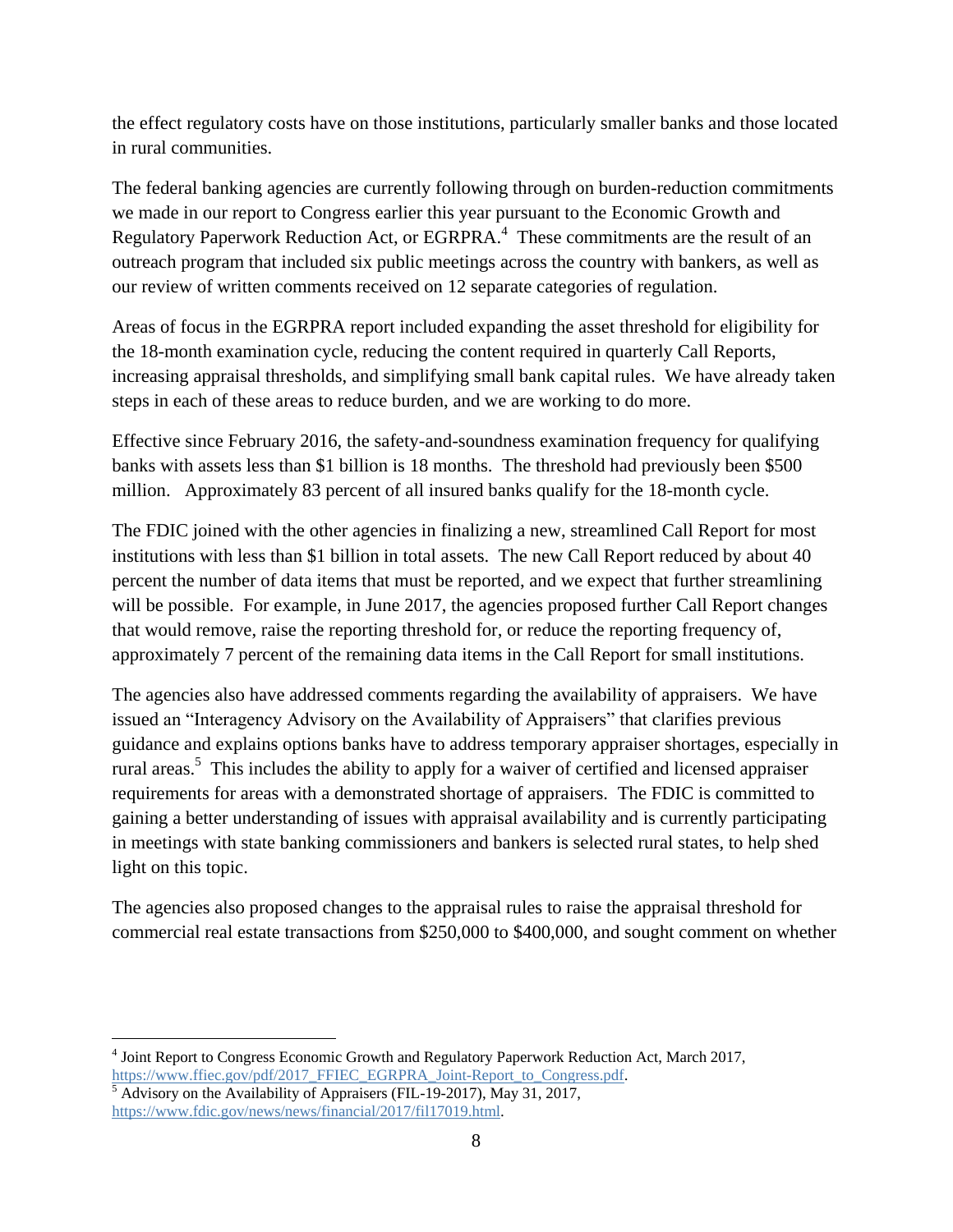the appraisal threshold for residential real estate should be raised.<sup>6</sup> Currently, we are reviewing the comments received on that proposal.

Finally, the agencies recently proposed changes to simplify and clarify certain of the more complex aspects of their capital rules in response to comments from community banks.<sup>7</sup> These include changes to the treatment of High Volatility Commercial Real Estate and to the regulatory capital deductions regarding mortgage servicing assets, deferred tax assets, investments in the capital of other financial institutions, and minority interest. The agencies are also seeking comment on whether there may be further, more fundamental, ways to simplify capital requirements for small banks.

The FDIC has long had a focus on tailoring not just regulations, but our supervisory processes, in recognition of the challenges facing smaller institutions. One important interagency initiative in this respect is an examination modernization effort to explore ways that we can expand the use of technology in our exam work so that we can conduct a greater proportion of our examination activities off of bank premises.

### *Information Technology*

Another significant challenge for community banks is coping with the pace of change in information technology (IT). These challenges include maintaining strong cybersecurity and making important business decisions about how best to deliver financial services to customers. Just as with regulatory compliance, small banks have fewer resources to devote to these IT challenges.

During the past few years the FDIC has significantly increased its efforts to improve awareness of cyber risks and cybersecurity practices at financial institutions. One of these efforts is a video program developed by the FDIC that introduces a series of "Cyber Challenges" institutions can use to evaluate their ability to restore operations after a cyber event.<sup>8</sup> The Cyber Challenge exercise and other videos on cybersecurity and information technology, available on the FDIC website, provide important information to help directors and management of community banks carry out their responsibilities.

 $\overline{a}$ <sup>6</sup> Federal Banking Agencies Issue Notice of Proposed Rulemaking to Exempt Commercial Real Estate Transactions of \$400,000 or Less from Appraisal Requirements, [https://www.fdic.gov/news/news/press/2017/pr17055.html.](https://www.fdic.gov/news/news/press/2017/pr17055.html) Specifically, question 17 states: "As discussed earlier, the agencies have articulated several bases for declining to propose an increase in the residential threshold. The agencies request comment on whether there are other factors that should be considered in evaluating the current appraisal threshold for 1-to-4 family residential properties."  $7$  Agencies Propose Simplifying Regulatory Capital Rules,

[https://www.fdic.gov/news/news/press/2017/pr17071.html.](https://www.fdic.gov/news/news/press/2017/pr17071.html)

<sup>8</sup> Cyber Challenge: A Community Bank Cyber Exercise,

[https://www.fdic.gov/regulations/resources/director/technical/cyber/cyber.html.](https://www.fdic.gov/regulations/resources/director/technical/cyber/cyber.html)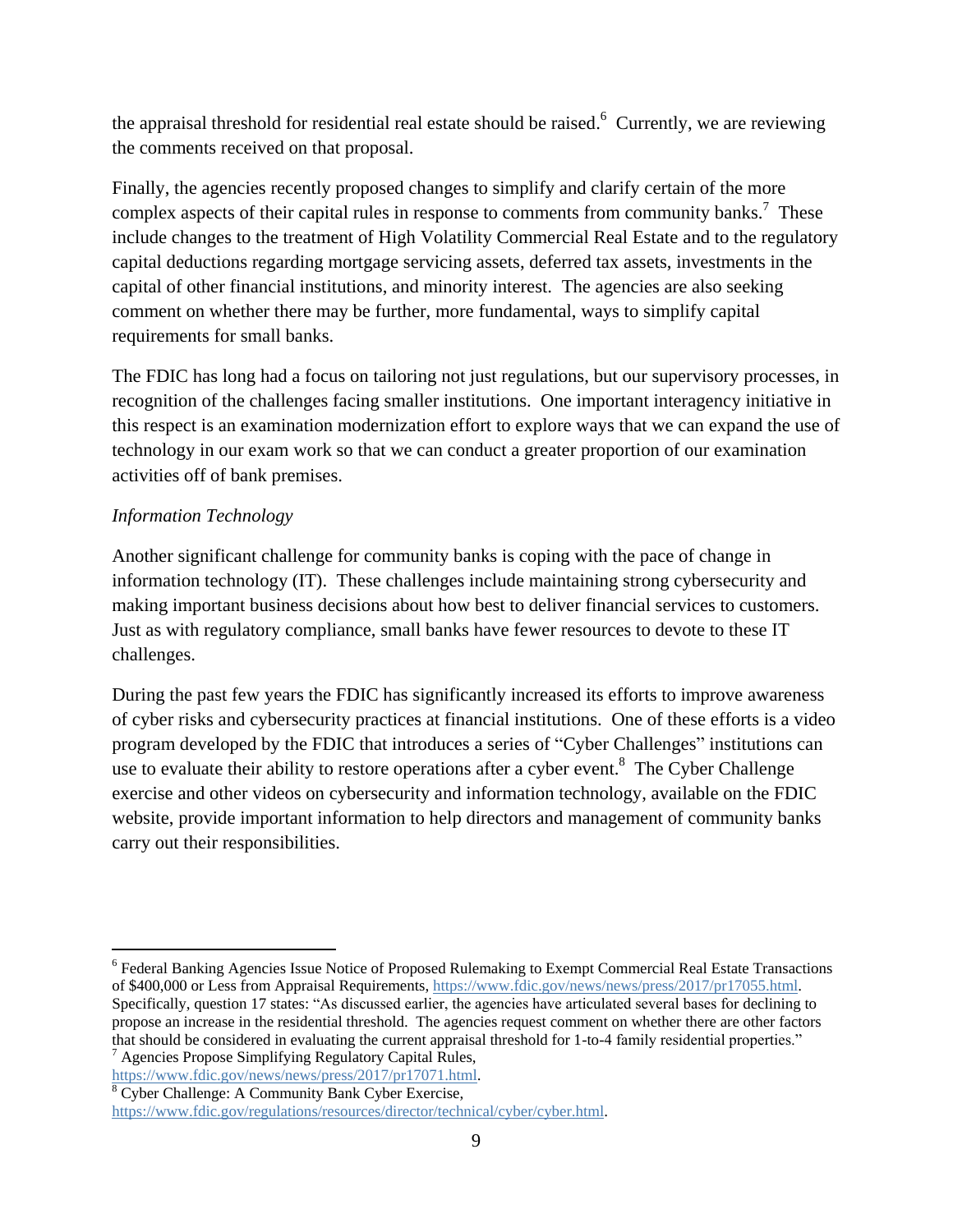The federal banking agencies have also issued a cyber tool for institutions to use to self-assess their cyber readiness.<sup>9</sup> In addition, the agencies have increased their focus on examinations of the technology service providers on which many banks rely.

### *Succession Planning*

Finally, we have heard from many small institutions that recruitment and succession planning are becoming more challenging.

A 2015 FDIC study of community bank ownership and management structure found that large proportions of closely-held community banks faced uncertainty in terms of their management succession plans.<sup>10</sup> Our data indicated that 85 percent of closely-held community banks were owned by groups with family ties. Just half of the closely-held, FDIC-supervised community banks covered by our research had identified a viable successor to their current CEO. And supervisors said that less than two-thirds of the banks were well-positioned to recruit qualified management from outside the bank.

These results indicate that it can be difficult to persuade the next generation to follow the lead of the current CEO and continue to run the institution after the CEO retires. And it does not appear likely that the challenges of succession and recruitment will solve themselves. Instead, this is an area in which community bankers and regulators must proactively work together.

In regard to recruitment of staff, one avenue that some banks have found useful is internships building on contacts with local colleges or universities. Some universities have established dedicated academic banking programs. The FDIC will soon be making available on its website a directory of such programs, which may be useful to banks that wish to explore establishing connections with universities to help with issues related to recruitment. We are also exploring options with the American Bankers Association to establish an online clearinghouse through which banks can connect with colleges and universities seeking to place students with an interest in banking in internships and permanent jobs .

### **Community Banking Initiative Technical Assistance Program**

Helping community banks meet the challenges they face is an important part of the FDIC's Community Banking Initiative. When we asked our Advisory Committee on Community Banking how best we could help, they told us that they would value a virtual version of the Directors' Colleges that we deliver throughout our regions. So we prepared a virtual curriculum with six video modules covering topics directors most often tell us they want to learn more

<sup>10</sup> John Anderlik, Richard A. Brown, and Kate Fritzdixon, "Financial Performance and Management Structure of Small, Closely Held Banks," FDIC Quarterly, Volume 9, No. 4, 2015, [https://www.fdic.gov/bank/analytical/quarterly/2015-vol9-4/article1.pdf.](https://www.fdic.gov/bank/analytical/quarterly/2015-vol9-4/article1.pdf)

 9 FFIEC Releases Cybersecurity Assessment Tool**,** [https://www.ffiec.gov/press/pr063015.htm.](https://www.ffiec.gov/press/pr063015.htm)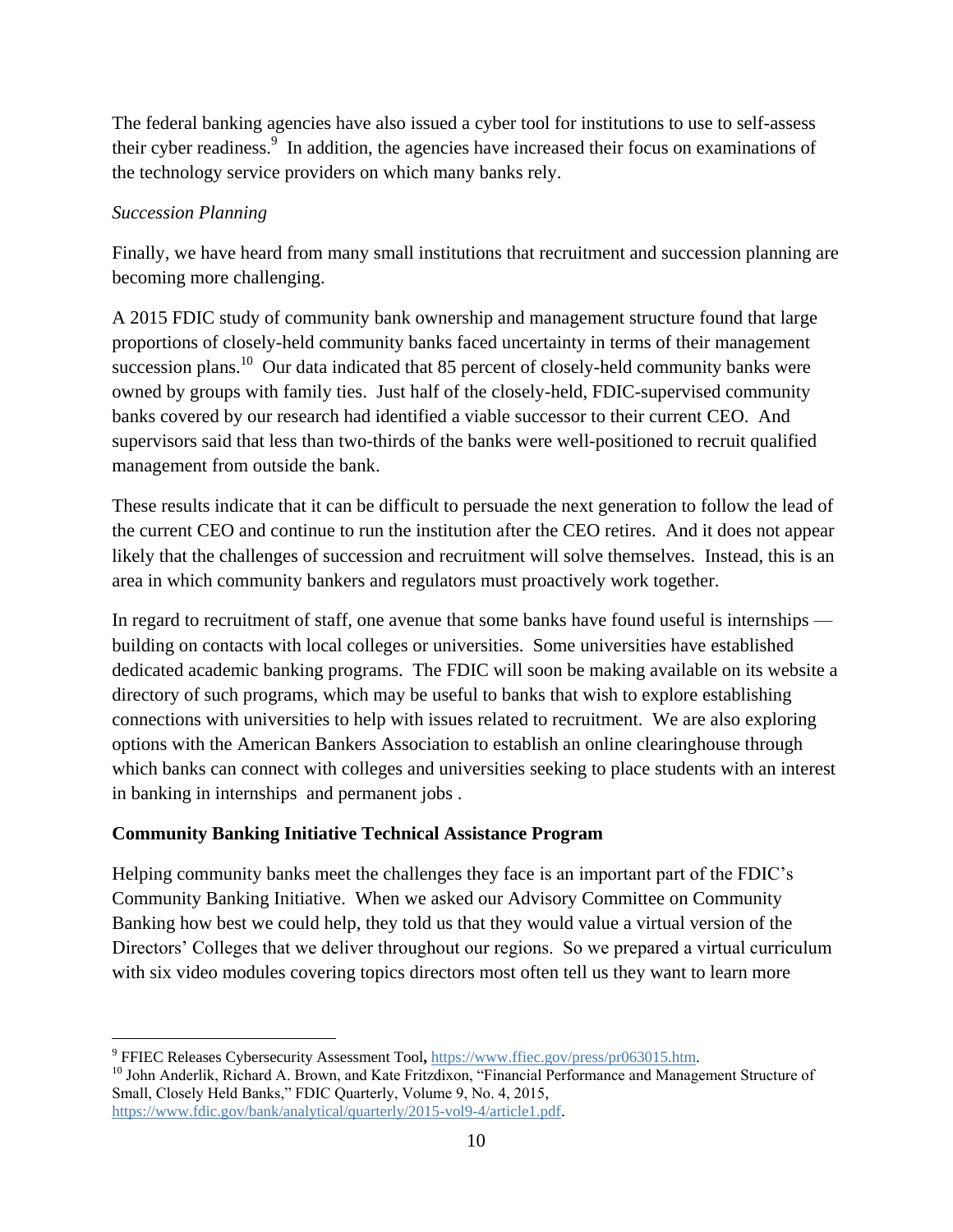about, including interest-rate risk, troubled debt restructurings, the Bank Secrecy Act, and corporate governance. $^{11}$ 

We also prepared six videos targeted to new directors to introduce to them to the responsibilities of their new role. Finally, we developed a series of technical assistance videos targeted to senior management that cover topical issues, such as appraisals and evaluations, Fair Lending risk, the allowance for loan and lease losses, and cyber incident response.

All of these materials have been made available on our Directors' Resource page on fdic.gov.

They are specifically intended to keep the directors, officers, and employees of smaller institutions better informed about regulatory change and better able to manage its costs.

## **Encouraging** *De Novo* **Banks**

Finally, encouraging the formation of *de novo* banks is a top priority of the FDIC. I want to emphasize that the FDIC is committed to working with, and providing support to, *any* group with an interest in starting a community bank.

We have designated professional staff in each regional office to serve as subject matter experts for deposit insurance applications. These individuals are points of contact who can respond to questions from FDIC staff, other banking agencies, industry professionals, and prospective organizing groups.

We have reduced from seven years to three years the period of enhanced supervisory monitoring of newly insured depository institutions. The FDIC had established the seven-year period during the financial crisis in response to the disproportionate number of newly insured institutions that were experiencing difficulties or failing. In the current environment, the FDIC determined it was appropriate to return to the three-year period.<sup>12</sup>

Since last fall, the FDIC has held outreach meetings in each of our six regional offices around the country to ensure that interested parties and industry participants are well informed about the FDIC's application process and the tools and resources available to assist organizing groups.

The FDIC also issued a publication entitled "Applying for Deposit Insurance – A Handbook for Organizers of *De Novo* Institutions" that is intended to help organizers become familiar with the deposit insurance application process and understand the path to obtaining deposit insurance.<sup>13</sup>

 $\overline{a}$ <sup>11</sup> The Directors' Resource Center Technical Assistance Video Program is available at [https://www.fdic.gov/regulations/resources/director/video.html.](https://www.fdic.gov/regulations/resources/director/video.html) 

<sup>112</sup> FDIC Rescinds De Novo Time Period Extension; Releases Supplemental Guidance on Business Planning, [https://www.fdic.gov/news/news/press/2016/pr16027.html.](https://www.fdic.gov/news/news/press/2016/pr16027.html)

<sup>&</sup>lt;sup>13 "</sup>Applying for Deposit Insurance – A Handbook for Organizers of *De Novo* Institutions," [https://www.fdic.gov/regulations/applications/handbook.pdf.](https://www.fdic.gov/regulations/applications/handbook.pdf)